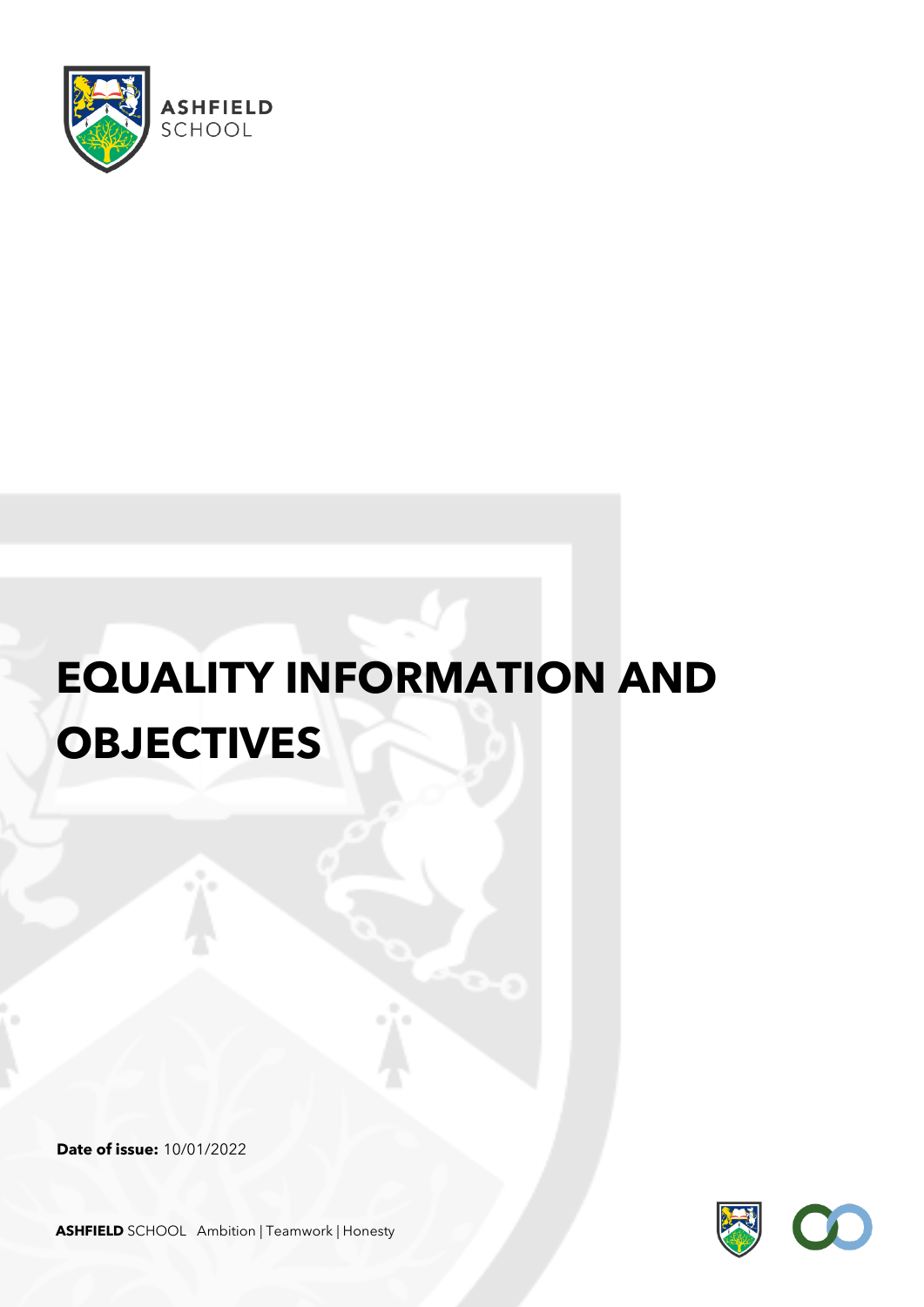## **Aims**

#### **Ashfield School aims to meet its obligations under the public sector equality duty by having due regard to the need to:**

- Eliminate discrimination and other conduct that is prohibited by the Equality Act 2010
- Advance equality of opportunity between people who share a protected characteristic and people who do not share it
- Foster good relations across all characteristics between people who share a protected characteristic and people who do not share it

## **Legislation and guidance**

This document meets the requirements under the following legislation:

- [The Equality Act 2010,](http://www.legislation.gov.uk/ukpga/2010/15/contents) which introduced the public sector equality duty and protects people from discrimination
- [The Equality Act 2010 \(Specific Duties\) Regulations 2011,](http://www.legislation.gov.uk/uksi/2011/2260/contents/made) which require schools to publish information to demonstrate how they are complying with the public sector equality duty and to publish equality objectives

This document is also based on Department for Education (DfE) guidance: [The Equality Act 2010 and schools.](https://www.gov.uk/government/uploads/system/uploads/attachment_data/file/315587/Equality_Act_Advice_Final.pdf) 

## **Roles and responsibilities**

The governing board will:

- I. Ensure that the equality information and objectives as set out in this statement are published and communicated throughout the school, including to staff, pupils and parents, and that they are reviewed and updated annually.
- II. Delegate responsibility for monitoring the achievement of the objectives on a daily basis to the head teacher.

# **Equality objectives for 2019 to 2023**

# **Objective A**

### **Supporting and nurturing SEND students to improve their progress**

### **Measures January 2022**

I. Investigate English progress for Lower ability and SEND students and improve provision to ensure better progress

Range of literacy interventions within school to support formal curriculum. Learning and Progress Assistants deployed within faculties, as well as support assistants within English as part of catch up. Further intervention offered through nurture groups and Hackney literacy. Literacy Intervention report evidence improved reading ages and literacy levels. Full details are provided in the Literacy Provisions and Interventions Report 2020-2021.

II. To ensure support staff are fully trained and effectively deployed to support SEND students across the school including those with SEMH through the development of the Ashfield Response Curriculum Centre (ARC).

Strategic focus on the 5 recommendations of EEF with a full programme of CPD in house and external for staff in operation including those deployed in the ARC. INSET planned for June 2022. Support staff are effectively deployed using LPAs based on student's needs. Appraisal targets reflect the need for regular developmental CPD. Ofsted Oct 2021 highlighted that students with SEND were 'well supported'.

III. Track and monitor SEND groups carefully ensuring correct students identified.

Student profiles and SEND registers are available for staff to identify and meet needs. Regular data collections, assessments and monitoring by teaching staff and key workers allow for effective tracking and where required intervention. Regular tracking of students also provided through Line Managed by the SENCO and in depth use of data using SISRA.

IV. Develop a range of curriculum pathways that suit the needs of SEND students.



| <b>ASHFILED</b> SCHOOL Ambition   Teamwork   Honesty |
|------------------------------------------------------|
|                                                      |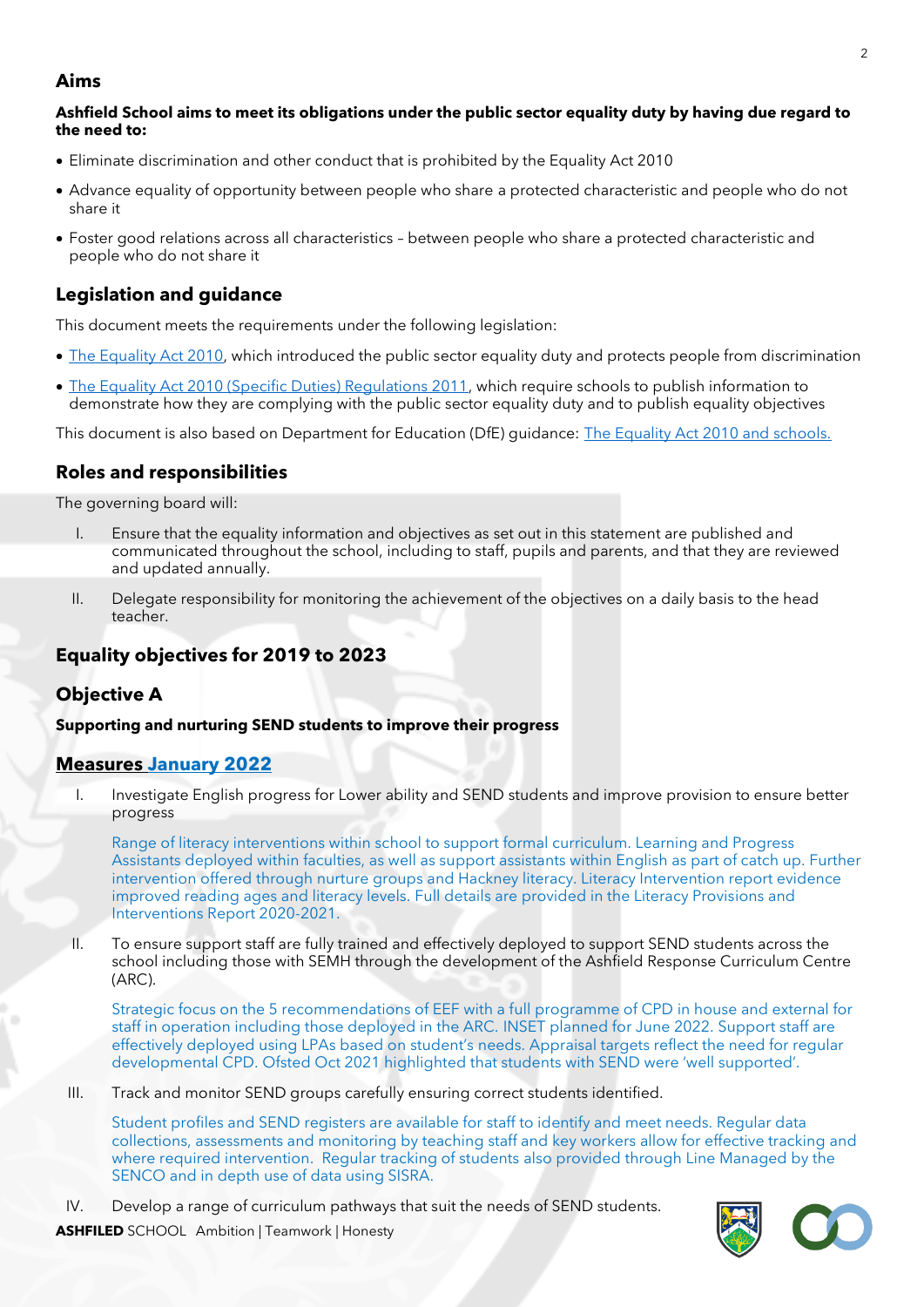Expanding range of courses at KS4 and Post 16 to suit the SEND profile. Ofsted (Oct 2021) praised the curriculum and its focus on being 'ambitious for all'. Options process includes personal intervention, advice and support.

V. To continue the commitment to literacy programs, which assist SEND students – Hackney, Sound Training.

Full programme of literacy support in place ranging from whole school initiatives such as word of the week, accelerated reader and DEAR through to targeted intervention with use of LPAs and Hackney literacy.

VI. Ensure whole school differentiation CPD supports progress for SEND students.

June 2022 whole school INSET to focus on meeting the needs of all learners through AFL/questioning (The Ashfield Lesson). 4 Areas of need to be revisited with staff and toolkits to meet this specific needs to be adopted by subject areas following EFF strategy recommendations. School working with Mansfield and Ashfield Whole School SEND to identify areas of good practice and possible areas for improvement.

VII. Students with learning needs are fully assessed for any access requirements in external exams to ensure they have a level playing field with other learners.

Consistent system in place for the identification of students requiring exam concessions. SENCO is fully trained to Level 7 Certificate in Psychometric Testing. Range of access arrangements in place for all exams ranging from use of readers and scribes to separate rooms and extra time.

## **Objective B**

**Improved health, well-being and self-esteem of students with protected characteristics and encourage a sense of belonging to the wider school and houses**

## **Measures\* Update January 2022**

I. To use annual student survey to benchmark the well-being and level of happiness of all students and identify trends regarding those with protected characteristics as measured by the survey.

Surveys completed bi-annually with students, staff and parents. Trust Wide survey conducted in Nov-Dec 2021 findings shared with SLT/governing body via such methods as Headteacher's Report. Areas to address shared with pastoral team notably around mental health provision and implementation of LGBTQA+ awareness and support.

II. Use student voice as part of faculty and pastoral review to understand barriers to good levels of health, well-being and self-esteem in students with protected characteristics.

Student voice embedded as part of faculty and pastoral review. Findings shared with staff to enhance provision and practice. Faculty review scheduled for Feb-March 2022.

III. Monitor extracurricular take up by students from groups with protected characteristics and modify provision to improve inclusivity.

Increased advertising of opportunities via pastoral system and website. Numbers being collated and tracked. SPACE (LGBTQ+) club introduced.

IV. Monitor bullying and prejudice incidents for trends and patterns involving students with protected characteristics.

Use of CPOMs system allows incidents to be quickly and accurately recorded. Reports allow analysis of any trends. As a result procedures/training contextualized to ensure effective safeguarding. Figures shared with pastoral team and LGB.

V. Further develop anti-bullying within the school and the use of restorative justice to deal with perpetrators of bullying of those with protected characteristics to improve levels of empathy. Notably anti-bullying ambassadors and stonewall initiatives. Ofsted Oct 2021 highlighted how students said that they could 'be themselves'.

Anti-Bullying Sliver award achieved. Stonewall Champion training to be renewed and school has registered for the Diana Award and Anti-Bullying Gold Award. 'All invited.' Response survey to be completed in Tutor Time Easter 2022. Anti-Bullying ambassadors to be relaunched 2021-2022.

VI. To use tutor time, assembly, online modules and PSHE to promote an inclusive culture where it is recognised that we are all different, but all equal.